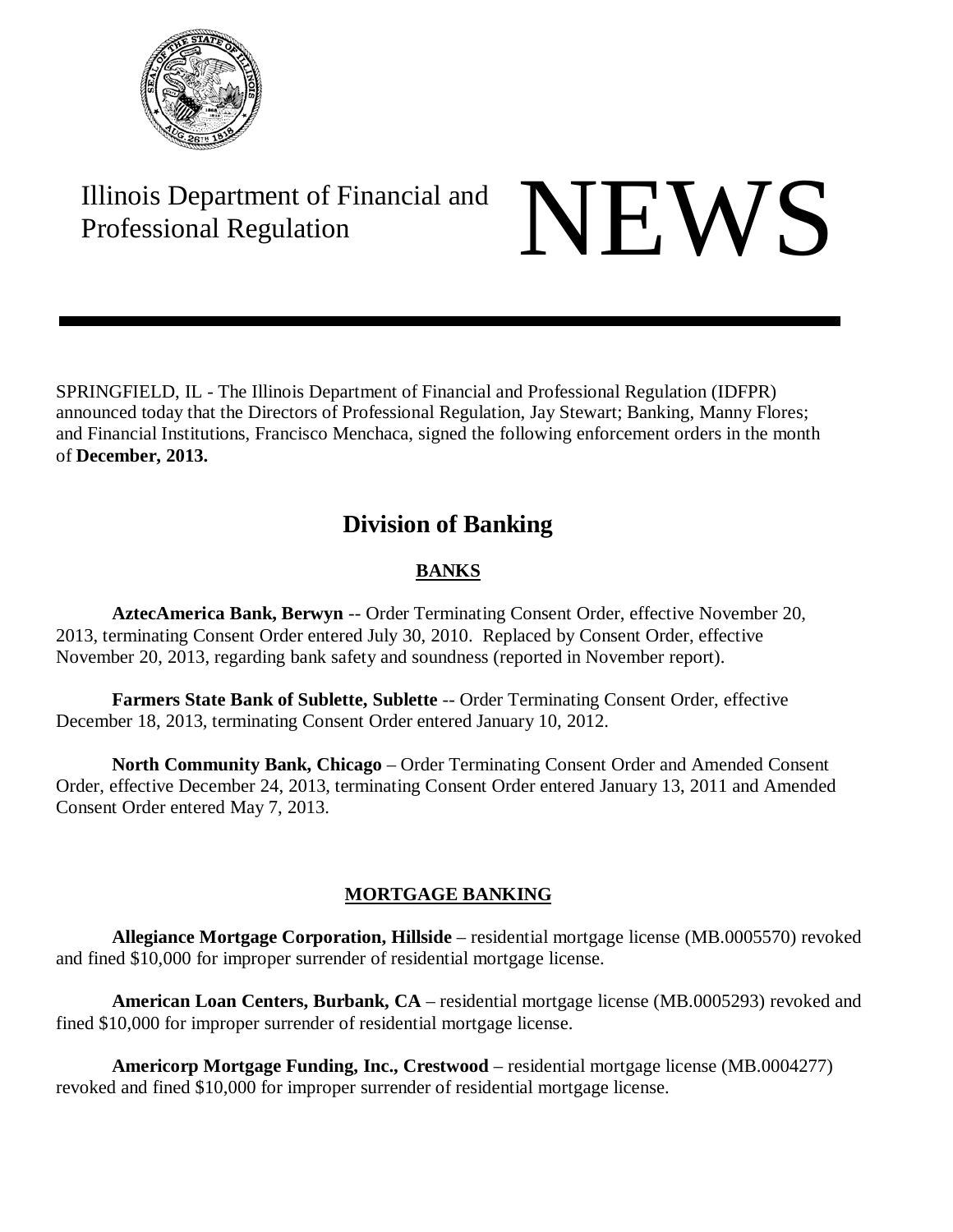**Amronbanc Mortgage Corporation, Lincolnwood** – residential mortgage license (MB.6759116) revoked and fined \$10,000 for improper surrender of residential mortgage license. (This Order is currently Under Appeal)

**Assetscorp, Inc., Crestwood** – residential mortgage license (MB.0006990) revoked and fined \$10,000 for improper surrender of residential mortgage license.

**Bedford Home Loans, Inc., Orange, CA** – residential mortgage license (MB.0006983) revoked and fined \$10,000 for improper surrender of residential mortgage license.

**Classic Mortgage Solutions, Inc., Phoenix, AZ** – residential mortgage license (MB.6760653) revoked and fined \$10,000 for improper surrender of residential mortgage license.

**Clearlight Mortgage Corp., Greenvale, NY** – residential mortgage license (MB.00004948) revoked and fined \$10,000 for improper surrender of residential mortgage license.

**Community Financial Corp., Chicago** – residential mortgage license (MB.0006804) revoked and fined \$10,000 for improper surrender of residential mortgage license.

**Concord Mortgage Company, Scottsdale, AZ** – residential mortgage license (MB.0006729) revoked and fined \$10,000 for improper surrender of residential mortgage license.

**East Bay Mortgage, Inc., Gig Harbor, WA** – residential mortgage license (MB.0006681) revoked and fined \$10,000 for improper surrender of residential mortgage license.

**Eastland Financial Corporation, Irvine, CA** – residential mortgage license (MB.6760724) fined \$50,000 for operating unlicensed branch offices, improper record keeping, and failure to comply with the requirements of the Anti-Predatory Lending Database. (This Order is currently Under Appeal)

Finansure Home Loans, LLC, Chicago – residential mortgage license (MB.0004666) revoked and fined \$10,000 for improper surrender of residential mortgage license.

**First Source Financial USA, Inc., Las Vegas, NV** – residential mortgage license (MB.0006762) revoked and fined \$10,000 for improper surrender of residential mortgage license.

**First Star Financial Corporation, Schaumburg** – residential mortgage license (MB.6759248) fined \$5,000 for failure to report discipline of its license by the State of Washington.

**Illinois Mortgage & Realty, Inc., Elmhurst** – residential mortgage license (MB.0005787) revoked and fined \$10,000 for improper surrender of residential mortgage license.

**JNC Mortgage Company, Inc., El Paso, TX** – residential mortgage license (MB.6760277) entered into a Consent Order with the Department providing for surrender of the license and rescinding the Department's prior Order.

**Jet Direct Funding Corp., Bay Shore, NY** – residential mortgage license (MB.6760589) entered into a Consent Order with the Department providing for surrender of the license and reducing the fine in Department's prior Order.

**Lenox Financial Mortgage, LLC, Atlanta, GA** – residential mortgage license (MB.6759340) revoked and fined \$10,000 for improper surrender of residential mortgage license.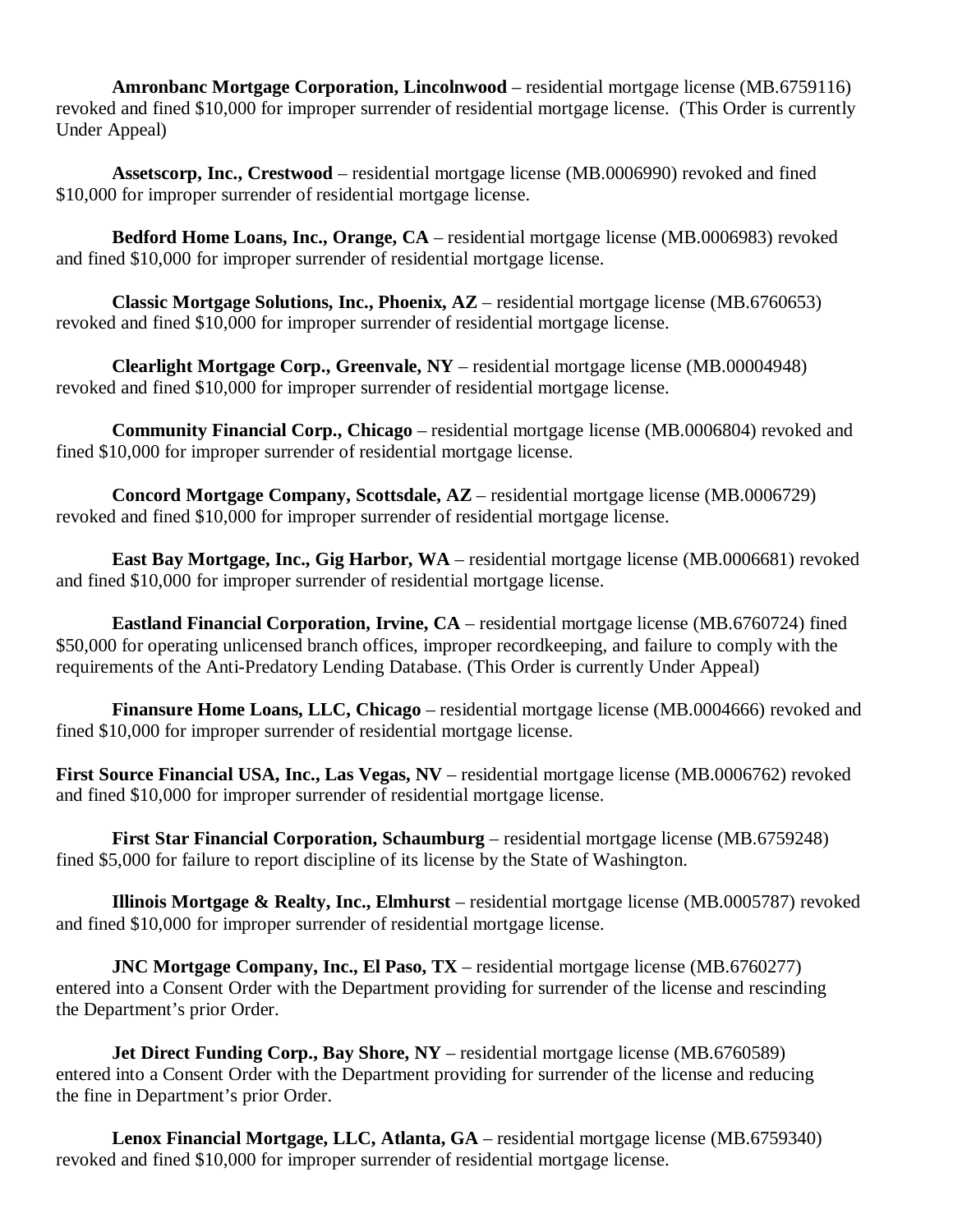**Metro Finance USA, d/b/a D&R Mortgage Corp (in NMLS), Farmington Hills, MI** – residential mortgage license (MB.0006762) revoked and fined \$10,000 for improper surrender of residential mortgage license.

**Mid America Mortgage, Inc., Rocky River, OH** – residential mortgage license (MB.6760775) fined \$6,000 for failure to comply with the requirements of the Anti-Predatory Lending Database.

**Mid Nation Mortgage Corporation, Springfield, MO** – residential mortgage license (MB.0006762) revoked and fined \$10,000 for improper surrender of residential mortgage license.

**M.S.C. Financial, Inc., Park Ridge** – residential mortgage license (MB.0004724) revoked and fined \$10,000 for improper surrender of residential mortgage license and committing licensing, recordkeeping and other violations.

**Moneyworks, Arthur** – residential mortgage license (MB.0005839) suspended for failure to submit financial statements and pay a late audit fee.

**Open Mortgage, LLC, Austin, TX** – residential mortgage license (MB.6759829) fined \$1,000 for failure to comply with requirements of the Anti-Predatory Lending Database.

**Oxford Lending Group, LLC, Columbus, OH** – residential mortgage license (MB.6760703) revoked and fined \$10,000 for improper surrender of residential mortgage license.

**Pleasant Valley Home Mortgage Corporation, Moorestown, NJ** – residential mortgage license (MB.6760862) revoked and fined \$10,000 for improper surrender of residential mortgage license.

**Progressive Funding Group, Inc., Glenview** – residential mortgage license (MB.6760708) revoked and fined \$10,000 for improper surrender of residential mortgage license.

**Rose Mortgage Corp., Chicago** – residential mortgage license (MB.0004183) revoked and fined \$10,000 for improper surrender of residential mortgage license.

**Security Mortgage, Inc., Hinsdale** – residential mortgage license (MB.0003111) revoked and fined \$10,000 for improper surrender of residential mortgage license.

**Simplicity Mortgage Corporation, Sterling** – residential mortgage license (MB.0006534) revoked and fined \$10,000 for improper surrender of residential mortgage license.

**State Street Mortgage & Loan Company, Springfield** – residential mortgage license (MB.6759521) revoked and fined \$10,000 for improper surrender of residential mortgage license.

**The CV Group, LLC, Chicago** – residential mortgage license (MB.6760311) revoked and fined \$10,000 for improper surrender of residential mortgage license.

**United Mortgage Services, Addison** – residential mortgage license (MB.6760020) revoked and fined \$10,000 for improper surrender of residential mortgage license.

**Watermark Financial Partners, Inc., Denver, CO** – residential mortgage license (MB.0006449) revoked and fined \$10,000 for improper surrender of residential mortgage license.

**Dimond Financial, Matteson** – ordered to cease and desist from unlicensed and unlawful residential mortgage loan modification activity and fined \$25,000.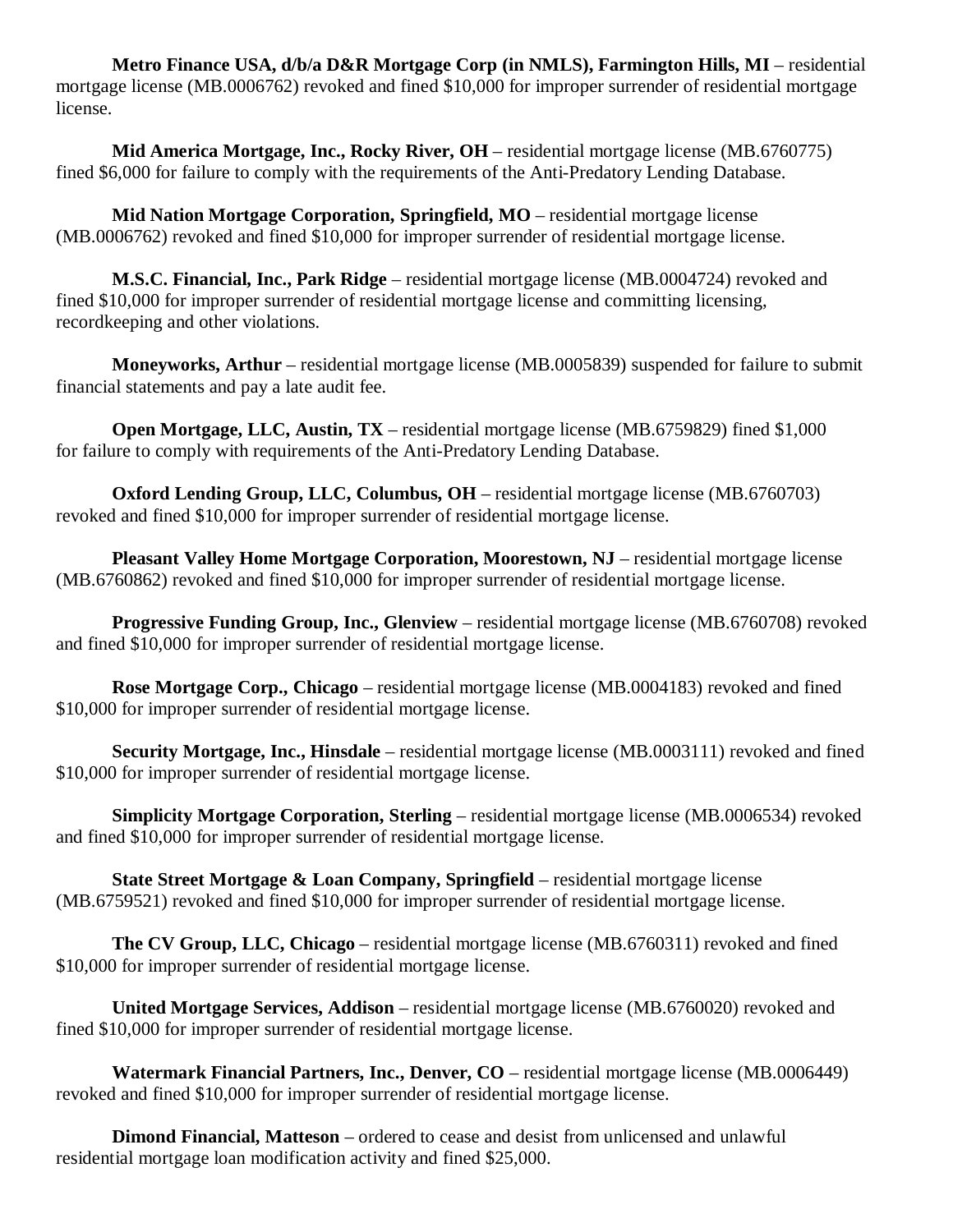**Exelpol Management & Consulting, Elmhurst** – ordered to cease and desist from unlicensed and unlawful residential mortgage loan modification activity and fined \$25,000.

**First Mortgage West, Los Angeles, CA** – ordered to cease and desist from unlicensed and unlawful residential mortgage loan modification activity and fined \$25,000.

**Homeowners Assistance Association, Inc., Evergreen Park** – ordered to cease and desist from unlicensed and unlawful residential mortgage loan modification activity and fined \$25,000.

**Legal Housing and Debt Advisors, Arlington Heights** – ordered to cease and desist from unlicensed and unlawful residential mortgage loan modification activity and fined \$25,000.

**Legal Modification Network, Woodridge** – ordered to cease and desist from unlicensed and unlawful residential mortgage loan modification activity and fined \$25,000. (This Order is currently Under Appeal)

**Loan Litigators International, LLC, South Barrington** – ordered to cease and desist from unlicensed and unlawful residential mortgage loan modification activity and fined \$25,000.

**Zetrust Legal Services, Chicago** – ordered to cease and desist from unlicensed and unlawful residential mortgage loan modification activity and fined \$25,000.

### **LOAN ORIGINATOR**

**Velvet Anguiano, Chicago -** MLO License (031.0006311) fined \$2,000 for not disclosing information on her MLO application regarding the discipline she received for a company she owned prior to applying for an MLO license.

**Michael Chamberlin, Highland Park –** MLO License (031.0003481**)** fined \$1,000 for signing a loan application as the loan originator when it was really originated by an improperly licensed individual.

**Juan Lopez, Streamwood –** MLO License (031.0030312) fined \$4,000 for originating loans while not being properly sponsored by the company he was originating the loans.

**David Dyer, Schiller Park -** MLO License (031.0002160) fined \$2,000 for signing two loan applications as the loan originator when it was really originated by an improperly licensed individual.

**George P. Kleanthis, Woodridge –** LO License (031.0007947) fined \$2,000 for aiding and abetting unlicensed individuals in offering loan modification services. (This Order is currently Under Appeal)

**Joseph Aldeguer, South Barrington** – ordered to cease and desist from performing loan originator activities without a mortgage loan originator license and was fined \$25,000.

**Maia Bono, Lombard –** ordered to cease and desist from performing loan originator activities without a mortgage loan originator license and was fined \$25,000.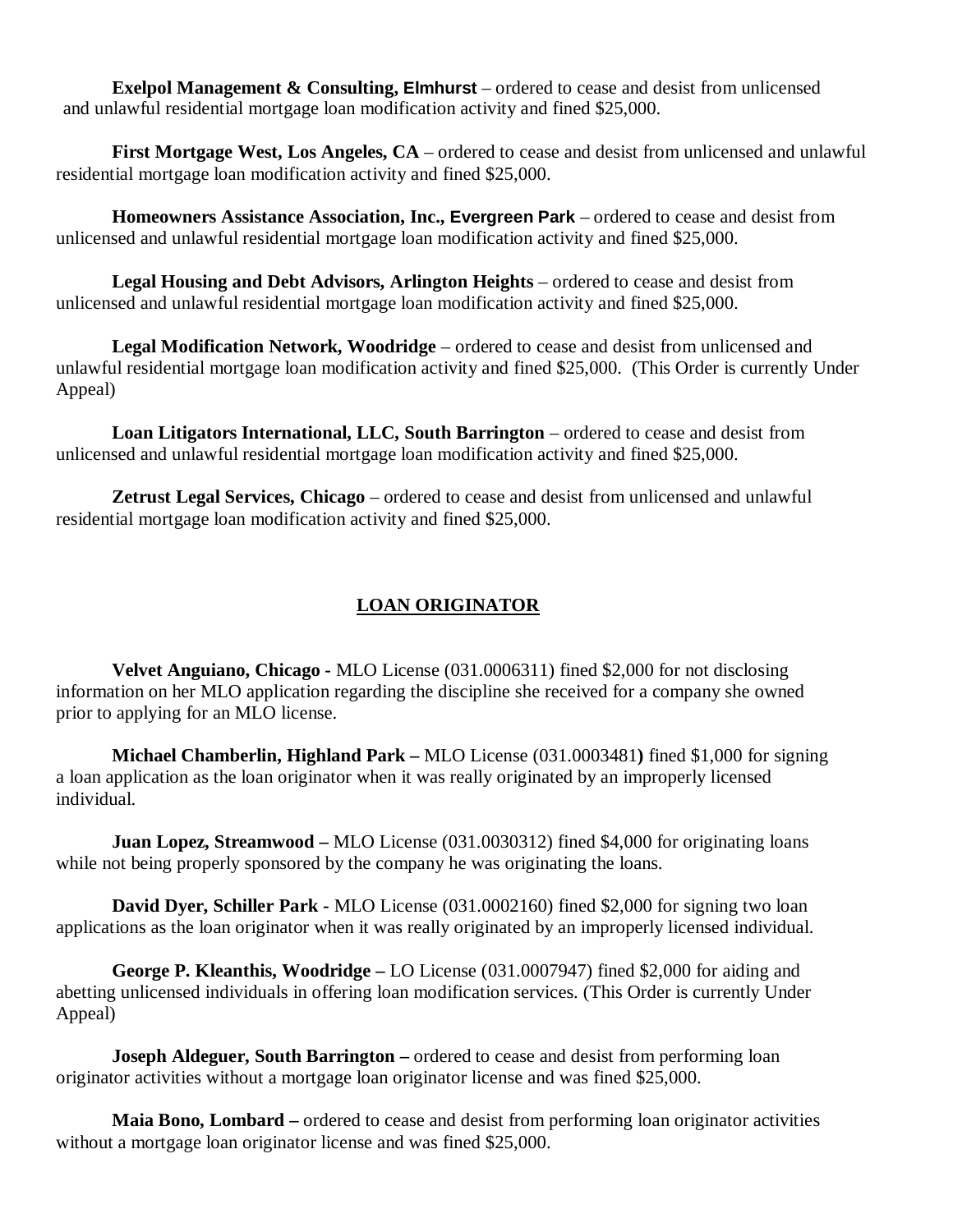**Casey Cerni a/k/a Casimar Cerniaukas**, **Chicago** – ordered to cease and desist from performing loan originator activities without a mortgage loan originator license was fined \$25,000.

**Lupe Cruz, Jr**., **Woodridge** – ordered to cease and desist from performing loan originator activities without a mortgage loan originator license and was fined \$25,000. (This Order is currently Under Appeal)

**Magdalena Esteves**, **Burbank** – ordered to cease and desist from performing loan originator activities without a mortgage loan originator license and was fined \$25,000. (This Order is currently Under Appeal)

**Michael Fleck**, **Villa Park** – ordered to cease and desist from performing loan originator activities without a mortgage loan originator license and was fined \$25,000.

**Sam Lapinski**, **Elmhurst –** ordered to cease and desist from performing loan originator activities without a mortgage loan originator license and was fined \$25,000.

**Wilson Lara**, **Woodridge** – ordered to cease and desist from performing loan originator activities without a mortgage loan originator license and was fined \$25,000. (This Order is currently Under Appeal)

**Daniel Scott**, **Chicago** – ordered to cease and desist from performing loan originator activities without a mortgage loan originator license and was fined \$25,000. (This Order is currently Under Appeal)

**Ania Smulska**, **Chicago** – ordered to cease and desist from performing loan originator activities without a mortgage loan originator license and was fined \$25,000. (This Order is currently Under Appeal)

**Merrick Taylor**, **Matteson** – ordered to cease and desist from performing loan originator activities without a mortgage loan originator license and was fined \$25,000.

**Jason Tong**, **Inverness** – ordered to cease and desist from performing loan originator activities without a mortgage loan originator license and was fined \$25,000.

**Matthew Wildermuth**,**Woodridge** – ordered to cease and desist from performing loan originator activities without a mortgage loan originator license and was fined \$25,000. (This Order is currently Under Appeal)

## **Division of Financial Institutions**

#### **CURRENCY EXCHANGE**

**Azteca #3 39th & Kedzie Currency Exchange, Inc., 3901 S. Kedzie Avenue, Chicago**  currency exchange license (3501) fined \$1,000 for charging in excess of the maximum check cashing rate allowed.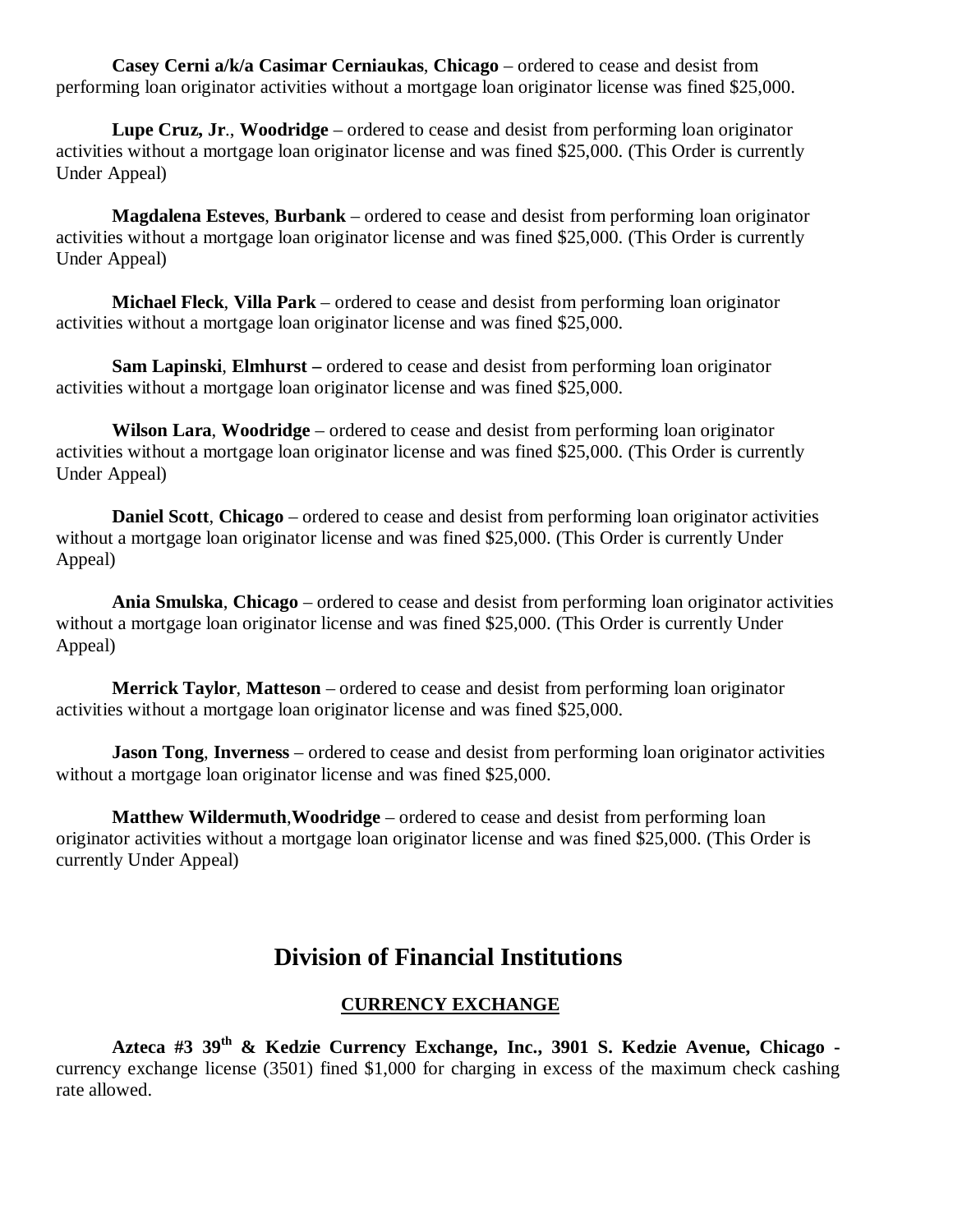#### **CONSUMER CREDIT**

*If a licensee has exercised its right to a hearing pursuant to statute, an order on this list may not be final.*

**Insight Capital, LLC, 150 S. Perry St, Montgomery, AL -** (unlicensed) ordered to cease and desist for unlicensed lending to Illinois consumers.

**Federal Acceptance Corp, 801 Adlai Stevenson, Springfield -** (unlicensed) ordered to cease and desist for unlicensed lending to Illinois consumers.

**Courtesy Loans of Illinois, LLC, 1010 E. MacArthur, Shawnee, OK -** (unlicensed) penalty order for continuing to issue loans despite being suspended from engaging in the business of making loans to Illinois consumers.

**MNE Services, Inc., Miami, OK -** (unlicensed) d/b/a: (1) **AmeriLoan, Miami, OK** , (2) **USFastCash,** and (3) **United Cash Loans**, all located at **3531 P Street NW, Miami, OK –** ordered to cease and desist for unlicensed lending to Illinois consumers.

**Goldline Funding Group, LLC, 2108 W. 75th St, PrairieVillage, KS -** (unlicensed) d/b/a **GreenSight Funding Group, Wilmington, DE –** ordered to cease and desist for unlicensed lending to Illinois consumers.

**Worldwide Collectibles, LLC**, **822 W. Jefferson St., Suite 2F, Joliet -** (unlicensed) d/b/a **buyiraqidinarhere.com –** ordered to cease and desist for unlicensed money transmissions on behalf of Illinois consumers.

## **Division of Professional Regulation**

#### **APPRAISER**

**Andrew Heal, Mattoon** – certified general real estate appraiser license (553-001761) must take a 30 hour Basic Appraisal Procedures Course after submitted two misleading appraisal reports.

**Robert Kruse, Chicago** – certified general real estate appraiser license (553-001709) placed in refuse to renew status and fined \$2,000 for filing a renewal application in which he represented he had completed all required continuing education courses for the renewal cycle when in fact he had not completed the continuing education courses.

**Theodore Schneller, Yorkville** – certified general real estate appraiser license ( 553-000510) reprimanded for allegedly failing to accurately and consistently report the improvement size, utilizing incomparable properties for comparison against the subject, applying inappropriate units of comparison for income properties, utilizing a short sale without disclosing the transaction's impact, failing to account for the house in the rental comps, all of which resulted in a misleading report.

**Larry Skinner, Abingdon** – certified general real estate appraiser license (553-001027) must complete a 15 hour USPAP for submitting an appraisal report that contained errors and an omission that caused the report to be misleading.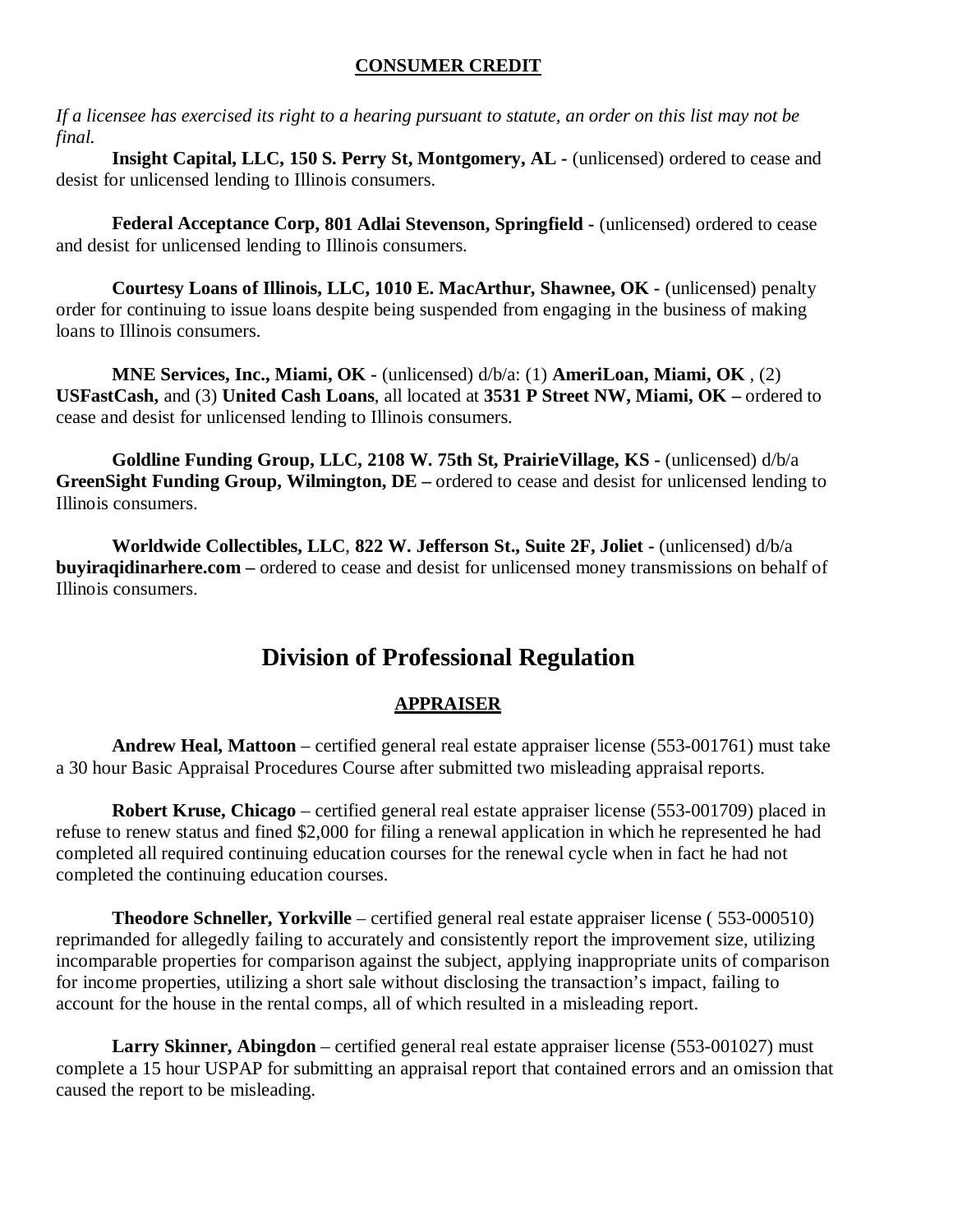**Edward Burchert, Rolling Meadows** – certified residential real estate appraiser license (556- 003731) indefinitely suspended for a minimum of three years and fined \$1,000 for his failure to cooperate with a Department investigation.

**Donnell Digby, Chicago** – certified residential real estate appraiser license (556-003089) required to take a 15 hour USPAP training course after submitted a misleading appraisal report.

**Jack Heeren, Lake Forest** – certified residential real estate appraiser license (556-003353) placed in refuse to renew status for failure to cooperate with a Department investigation.

**Darryl McKinley, Merrillyille, IN** – certified residential real estate appraiser license (556-002600) suspended for three months for performing and submitting an inaccurate appraisal.

**Matthew Robertson, Eldridge, IA** – certified residential real estate appraiser license (556- 004667) revoked and fined \$4,000 for his failure to meet the continuing education requirements for renewal period.

**Linda Salas, Naperville** – certified residential real estate appraiser license (556-003818) indefinitely suspended for a minimum of 18 months and fined \$500 due to the submission of three misleading appraisal reports.

**Matthew Hermes, Dixon** – (unlicensed) ordered to cease and desist unlicensed real estate appraisal activity and assessed a \$2,000 civil penalty.

**KPMG LLP, Chicago** – (unlicensed) KPMG LLP and its employees and partners shall desist from all unlicensed real estate appraisal activity. KPMG LLP shall pay \$15,000 pursuant to applicable law and shall tender to the Department a complete written copy of the policy changes and implementations of procedures regarding the use of licensed Real Estate Appraisers.

**Martin Schmidt, McLean, VA** – (unlicensed) shall desist from all unlicensed real estate appraisal activity.

### **BARBER, COSMETOLOGY, ESTHETICS AND NAIL TECHNOLOGY**

**Albert Adlfinger, Davenport, IA** – barber license (006-059183) suspended for being more than 30 days delinquent in the payment of child support.

**Charles Chapman, Alton** – barber license (006-063356) suspended for being more than 30 days delinquent in the payment of child support.

**Cloyd Netter, Champaign** – barber license (006-061376) restored to indefinite probation for a minimum of five years and effective upon payment of fees and filing of forms.

**Antonio Osborne, Calumet City** – barber license (006-064549) issued and placed on probation for two years based on felony convictions and unprofessional conduct.

**Audrone Bubeliene, Darien** – cosmetology license (011-268037) reprimanded and fined \$140 and Respondent must place license in "inactive" status for failure to complete 14 required hours of continuing education.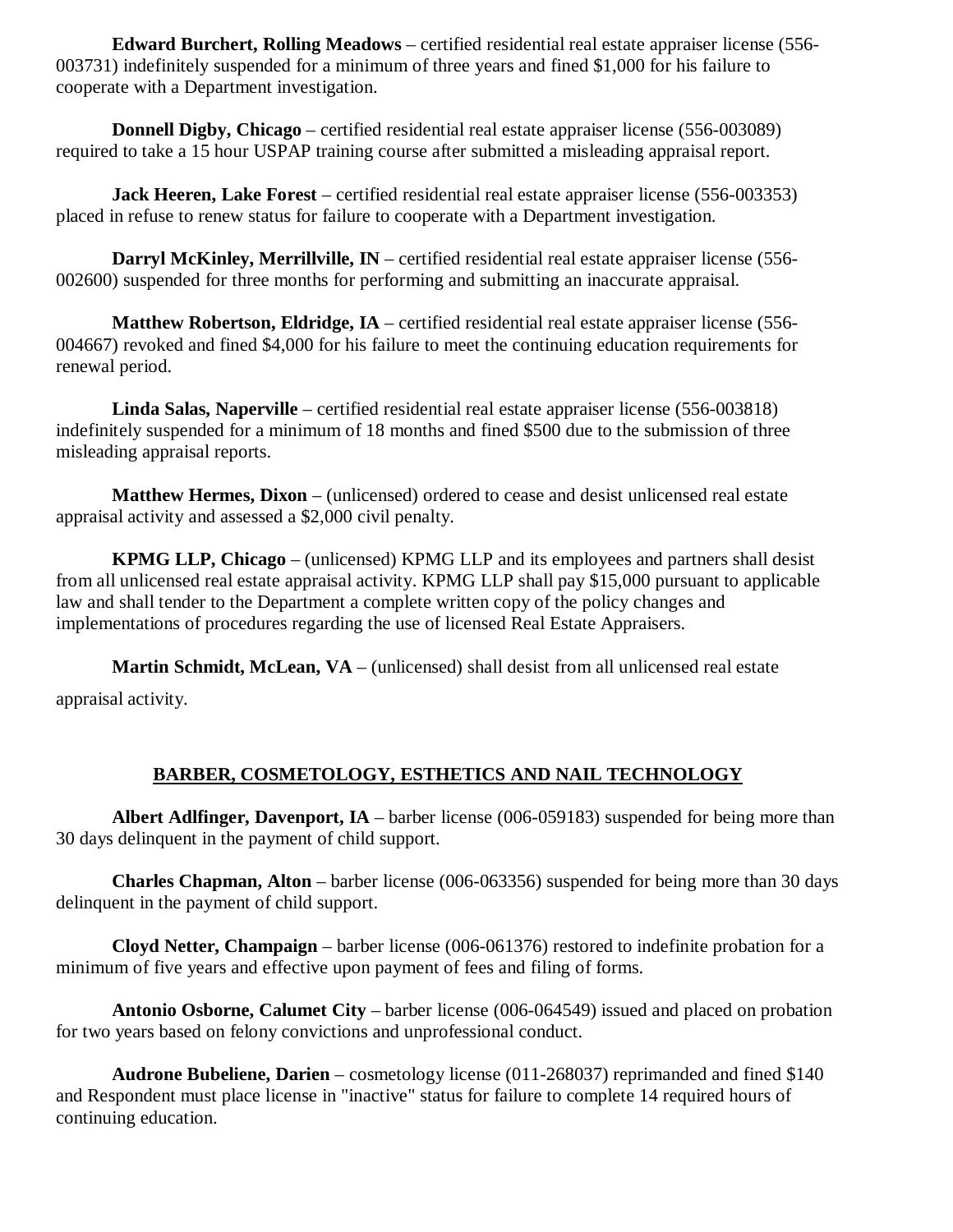**Tiffany Charles, Chicago** – cosmetology license (011-265921) reprimanded, must complete deficient course hours and fined \$140 after failed to complete required continuing education hours for the audit period of 2009-2011.

**Keisha Corley, Chicago** – cosmetology license (011-263945) restored to probation after defaulted on an Illinois educational loan and has now entered into a repayment agreement.

**Anna Daniel, Elk Grove Village** – cosmetology license (011-251213) reprimanded and must complete course within 90 days and fined \$140 for failure to complete 14 required hours of continuing education for the pre-renewal period.

**Nolan Douglas, Chicago** – cosmetology license (011-208755) restored to probation for one year and fined \$1,000 effective upon payment of fees and filing of forms for practicing in a refuse to renew status and for unprofessional conduct.

**Melanie Eades, New Berlin** – cosmetology license (011-226139) reprimanded and must complete deficient continuing education and fined \$140 for misrepresenting to the Department the completion of 14 hours of continuing education as a cosmetologist.

**Alyssa Emrick, Quincy** – cosmetology license (011-304251) issued and placed on probation for one year due to unprofessional conduct.

**Nicole Gilbert, Urbana** – cosmetology license (011-258447) reprimanded and must complete course within 90 days and fined \$140 for failure to complete 14 required hours of continuing education for the pre-renewal period.

**Charl-Lee Godfrey, Carpentersville** – cosmetology license (011-248796) reprimanded and must complete course within 90 days and fined \$140 for failure to complete 14 required hours of continuing education for the pre-renewal period.

**Dana Gordon, Glenview** – cosmetology license (011-274672) reprimanded, must complete deficient course hours and fined \$140 after failed to complete required continuing education hours.

**Edita Jusiene, Vernon Hills** – cosmetology license (011-261305) reprimanded and must complete courses within 90 days and fined \$140 for failure to complete 14 required hours of continuing education for the pre-renewal period.

**Hannah Kaplunskiy, Schaumburg** – cosmetology license (011-234717) reprimanded, must complete deficient course hours and fined \$100 after failed to complete required continuing education hours for the audit period.

**Meagan Mullen, Decatur** – cosmetology license (011-304441) issued and placed on probation for two years based on felony convictions and unprofessional conduct.

**Morgan Rhodes, Matteson** – cosmetology license (011-263144) reprimanded and must complete course within 90 days and fined \$140 for failure to complete 14 required hours of continuing education for the pre-renewal period.

**Therese Sawicki, Schereville, IN** – cosmetology license (011-232676) reprimanded, must complete deficient course hours and fined \$140 after failed to complete required continuing education hours for the audit period.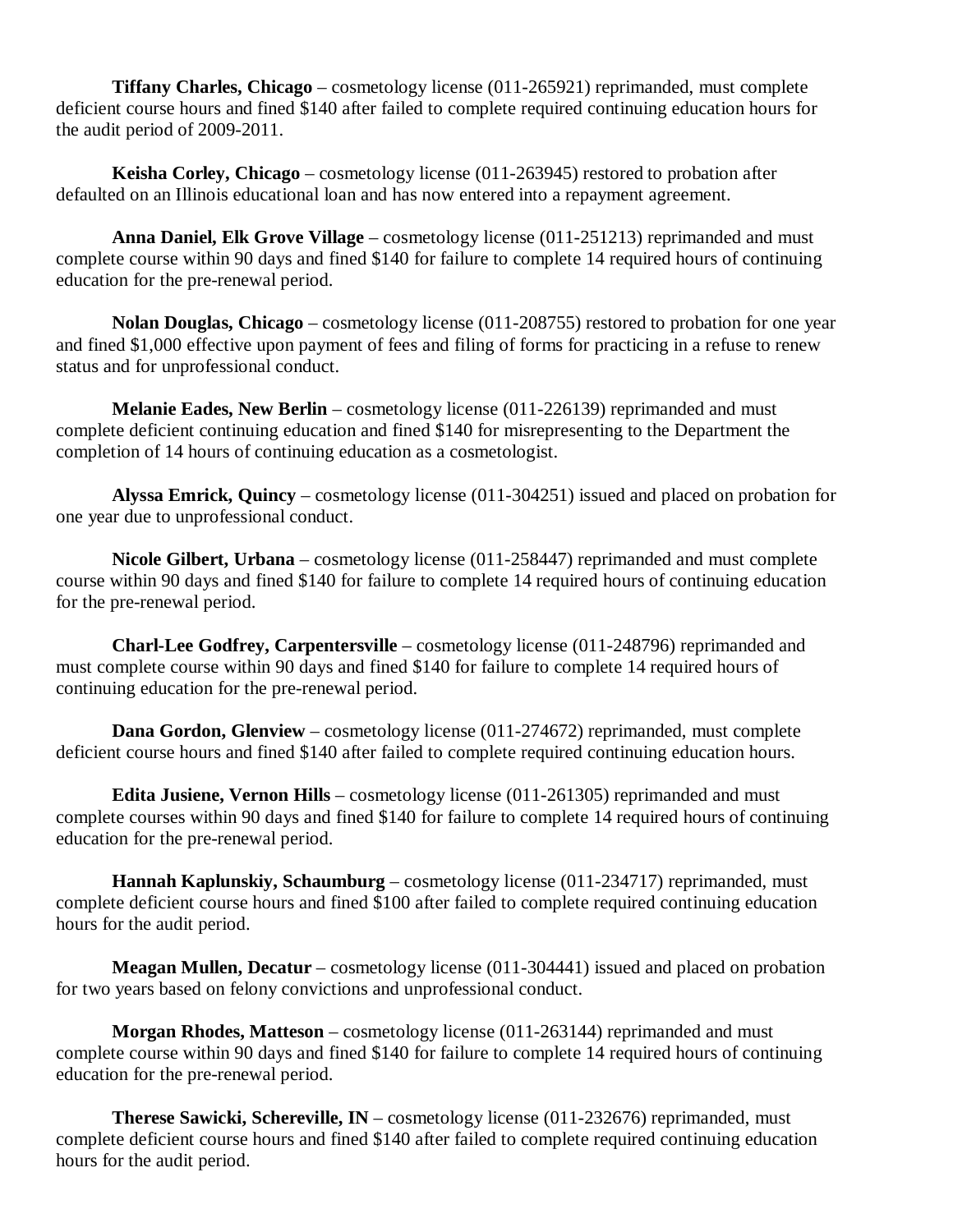**Laura Seils, Mattoon** – cosmetology license (011-220653) reprimanded and must complete deficient hours, and fined \$140 after failed to complete required continuing education hours during audit period.

**Veronica Serna, Alsip** – cosmetology license (011-279209) reprimanded and must complete course within 90 days and fined \$140 for failure to complete 14 required hours of continuing education for the pre-renewal period.

**Cassandra Smith, Bloomington** – cosmetology license (011-301230) suspension terminated and license restored to original probation which term is extended an additional 60 days and effective upon payment of fees and filing of forms which must be complete within 30 days.

**Christina Spratt, Davenport, IA** – cosmetology license (011-253240) reprimanded and must complete course within 90 days and fined \$140 for failure to complete 14 required hours of continuing education for the pre-renewal period.

**Jessica Trecker, McHenry** – cosmetology license (011-270265) reprimanded, must complete deficient course hours and fined \$140 after failed to complete required continuing education hours for the audit period.

**Shannon Johnson, Decatur** – barber teacher license (012-008309) issued and placed on nonreporting probation until February 11, 2015 due to multiple criminal convictions.

**The Chat Room Barbershop and More, Alton** – barber shop license (189-010780) suspended for being more than 30 days delinquent in the payment of child support.

#### **DENTAL**

**Patrick Carroll, Chicago** – dental license (019-029069) suspended for six months, followed by probation for two years, and controlled substance licenses (319-018140, 319-018317, 319-018318, 319- 018320, 319-018321, 319-018322, 319-018323, 319-018324, 319-018325, 319-018326, 319-018327, 319-018402, 319-018403, 319-018404, 319-018405, 319-018406, and 319-018433) placed on probation for six months, and sedation permit (137-000845) indefinitely suspended for a minimum of 12 months after provided patient, who had a history of congestive heart failure and who had a pacemaker, with sedation for dental procedure - subsequent to the dental procedure, the patient was unresponsive and died 16 days later.

**Sheldon Hamilton, Highland Park** – dental license (019-010452) revoked and fined \$30,000 for continuing to practice dentistry while the dental license was not in active status and for maintaining an unsanitary and unsafe dental office observed by municipal officials to have dirt, debris, and trash.

**Jaime Rueter, Mason** – dental hygienist license (020-014584) issued and placed on probation for nine months after convicted of driving under the influence on June 25, 2012 resulting in a fine and two year probation scheduled to end on June 25, 2014.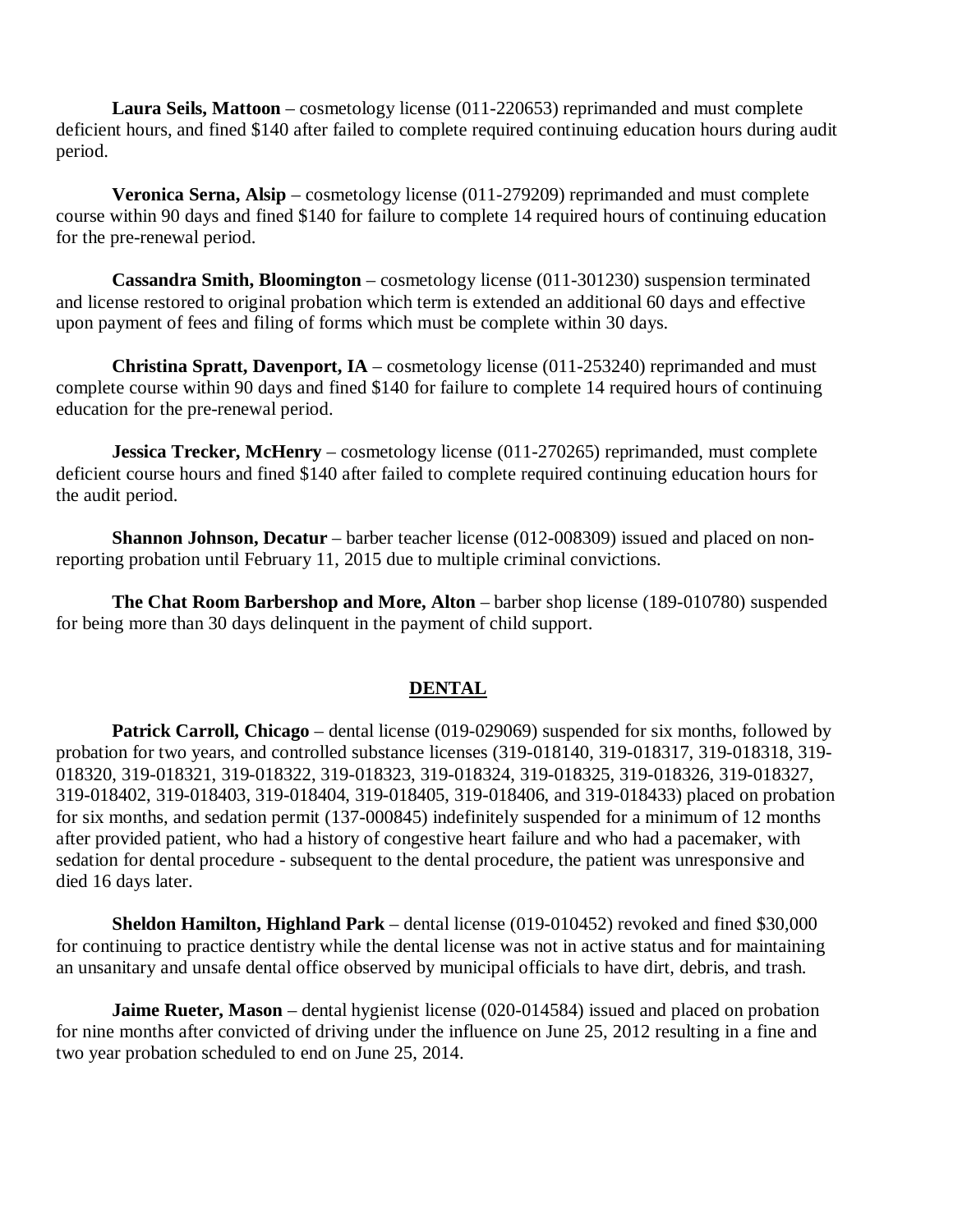#### **DETECTIVE, ALARM, SECURITY, FINGERPRINT VENDOR AND LOCKSMITH**

**John Fitzgerald, Momence** – alarm contractor license (124-001574) reprimanded and fined \$500 for aiding and assisting unlicensed practice and **Gary Lennington, Union** – permanent employee registration card (129-001241 and alarm contractor's license (124-001736) reprimanded and fined \$1,000 for operating unlicensed agency.

**Lance Adams, Huntley** – permanent employee registration card (129-372878) issued and placed on probation for one year due to criminal convictions.

**Clarence Adams, Chicago** – permanent employee registration card (129-108853) renewed on probation for one year due to criminal convictions.

**Teshombe Anderson, Calumet City** – permanent employee registration card (129-372884) issued and placed on probation for one year for failure to disclose criminal convictions.

**Tyrell Brown, Chicago** – permanent employee registration card (129-372891) issued and placed on probation for one year for failure to disclose criminal convictions.

**Rodney Cox, Aurora** – permanent employee registration cards (129-180371) suspended for being more than 30 days delinquent in the payment of child support.

**Jamie Dolan, Aurora** – permanent employee registration card (129-372389) issued and placed on indefinite probation for a minimum of eight years after he satisfactorily completed the terms of his 2003 criminal conviction.

**Deone Drake, Chicago** – permanent employee registration card (129-368512) suspended for being more than 30 days delinquent in the payment of child support.

**Roland Dudley, Chicago** – permanent employee registration card (129-012484) suspended for being more than 30 days delinquent in the payment of child support.

**Ernest Fox, Chicago** – permanent employee registration card (129-372886) issued and placed on probation for three years due to criminal convictions.

**Apollo Freeman, Chicago** – permanent employee registration card (129-372885) issued and placed on probation for one year due to criminal convictions.

**Terrell Godfrey, Chicago** – permanent employee registration card (129-346018) suspended for being more than 30 days delinquent in the payment of child support.

**Nicholas Harjung, Buffalo Grove** – permanent employee registration card (129-372889) issued and placed on probation for two years due to criminal convictions.

**Yolanda Johnson, Chicago** – permanent employee registration card (129-372209) issued and placed on probation for one year due to criminal convictions.

**Joseph Johnson, Chicago** – permanent employee registration card (129-372880) issued and placed on probation for one year for failure to disclose criminal convictions.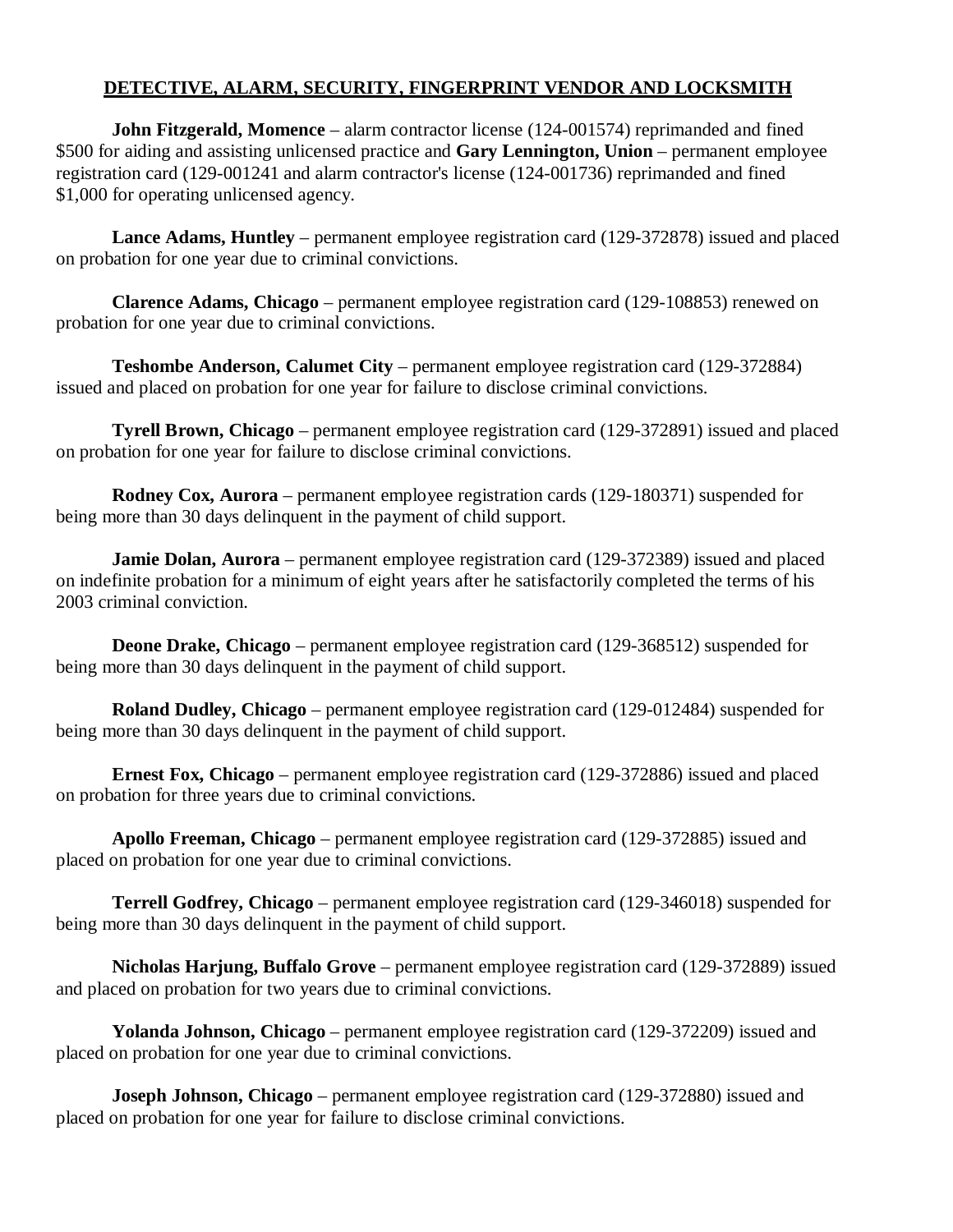**Brandon Joiner, Dolton** – permanent employee registration card (129-281664) suspended for being more than 30 days delinquent in the payment of child support.

**Floyd Lumpkins, Homewood** – permanent employee registration card (129-302792) suspended for being more than 30 days delinquent in the payment of child support.

**Terrance Murphy, Chicago** – permanent employee registration card (129-273225) suspended for being more than 30 days delinquent in the payment of child support.

**Curtis Neal, Chicago** – permanent employee registration card (129-279822) placed on probation for one year for due to criminal convictions.

**Derrick Olive, Chicago** – permanent employee registration card (129-169912) placed on probation for two years due to criminal conviction.

**Anthony Pruckler, Chicago** – permanent employee registration card (129-367699) suspended for being more than 30 days delinquent in the payment of child support.

**Charles Randle, Chicago** – permanent employee registration card (129-372187) placed on probation for three years due to criminal convictions.

**Herman Reed, Chicago** – permanent employee registration card (129-304958) indefinitely suspended for failure to report arrest for battery - still serving 24 months of supervision with conditions.

**James Roberts, Plainfield** – permanent employee registration card (129-372881) issued and placed on probation for three years due to criminal convictions.

**Curtis Rogers, Chicago** – permanent employee registration card (129-320194) suspended for being more than 30 days delinquent in the payment of child support.

**Queon Seay, Chicago** – permanent employee registration card (129-372883) issued and placed on probation for two years for failure to disclose criminal convictions.

**Victoria Smith, Chicago** – permanent employee registration card (129-308706) placed on probation for one year due to criminal convictions.

**Kevin Thigpen, Chicago** – permanent employee registration card (129-333923) suspended for being more than 30 days delinquent in the payment of child support.

**Devon Thomas, Chicago** – permanent employee registration card (129app3325245) to be issued and placed on probation for two years for failure to disclose criminal convictions.

**Eugene Turner, Chicago** – permanent employee registration card (129-038533) suspended for being more than 30 days delinquent in the payment of child support.

**Darren Watson, Chicago** – permanent employee registration card (129-372888) issued and placed on probation for two years due to criminal convictions.

**Andre Wilson, Chicago** – permanent employee registration card (129-372890) issued and placed on probation for three years due to criminal convictions.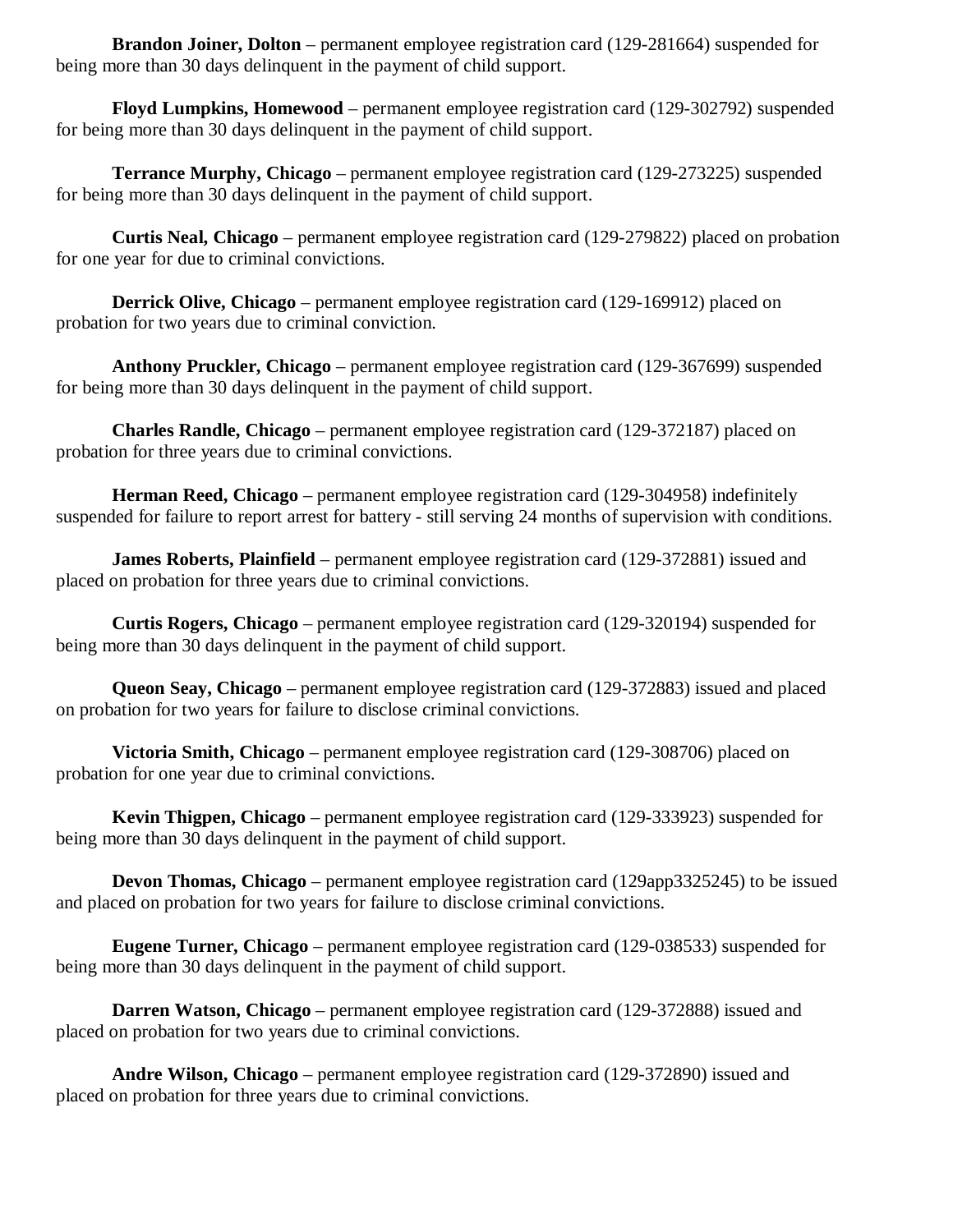#### **FUNERAL DIRECTORS & EMBALMERS**

**John Bucci, Dodgeville, WI** – funeral director and embalmer license (034-015928) reprimanded and must complete deficient hours and fined \$1,250 for failure to complete the required continuing education for the pre-renewal period.

#### **MASSAGE THERAPY**

**Soon Song, Harwood Heights** – massage therapy license (227-003006) reprimanded for practicing outside the scope of her massage therapy license.

**Finesse Massage Spa, Chicago** – (unlicensed) and **Jose Fernandez, Chicago** – (unlicensed) ordered to cease and desist unlicensed practice of massage therapy and assessed a \$500 civil penalty owed jointly.

**Heavenly Massage, Gurnee** – (unlicensed) ordered to cease and desist the unlicensed practice of massage therapy and assessed a \$2,500 civil penalty.

#### **MEDICAL**

**Ruben Altman, Council Bluffs, IA** – physician and surgeon license (036-047629) placed on indefinite probation after being disciplined by the state of Iowa.

**Rodney Berger, Addison** – physician and surgeon license (036-063572) reprimanded and fined \$3,000 for splitting fees for laser hair removal, a medical procedure, with non-physicians.

**Renee Cook, Springfield** – physician and surgeon license (036-116649) indefinitely suspended for failure to maintain physician/patient boundaries with one of her patients and the inability to practice medicine at this time.

**Erick Falconer, St. Louis, MO** – physician and surgeon license (036-112484) and controlled substance license (336-073242) both temporarily suspended after he plead guilty to providing false information to federal agents in the course of their investigation of respondent's practice as well as discipline of his Missouri controlled substance registration.

**Ronald Haberman, Clifton, NJ** – physician and surgeon license (036-107082) surrendered within 30 days in lieu of discipline after being disciplined by the state of West Virginia.

**Joseph Haraszti, Pasadena, CA** – physician and surgeon license (036-045698) placed on probation after being disciplined by the state of California.

**Gregory Haynes, Lenoir, NC** – physician and surgeon license (036-114394) placed on indefinite probation to run concurrent with North Carolina probation for failure to conform to the accepting and prevailing standards of medical practice.

**Don Hinderliter, Rochelle** – physician and surgeon license (036-037810) placed on indefinite probation for a minimum of one year and fined \$5,000 after he lost his Medicare privileges.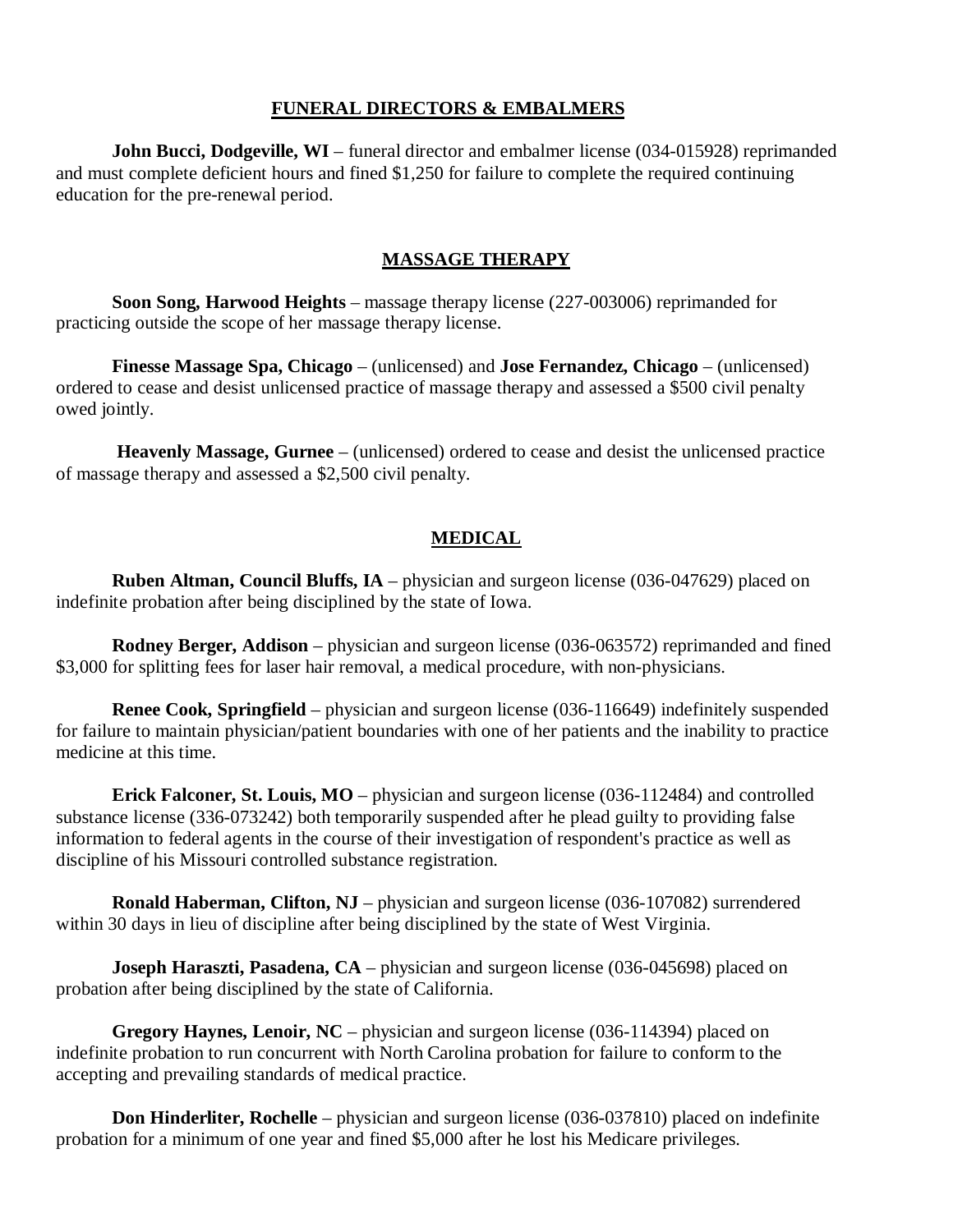**Enos Humbles, Canton, MI** – physician and surgeon license (036-096477) placed in refuse to renew status after being disciplined by the state of Michigan.

**Gowhar Khan, Aurora** – physician and surgeon license (036-087821) to remain on indefinite probation for a minimum of three years and supersede Order of Probation dated 07/24/2012 and controlled substance license (336-049727) suspension is terminated and restored to active.

**James Lee, Freeport** – physician and surgeon license (036-087036) placed in refuse to renew status after being disciplined by the state of New York.

**Fred Levin, Chicago** – physician and surgeon license (036-042517) placed on indefinite probation for a minimum of three years and fined \$10,000 and controlled substance license (336- 010486) revoked for prescribing controlled substances to patients in other states without conducting physical examinations and failing to establish medical records to said patients.

**Manoj Mathew, Olympia Fields** – physician and surgeon license (036-107090) indefinitely suspended for a minimum of six months and fined \$10,000 for sexual misconduct related to respondent's practice.

**Rebecca McAlister, East St. Louis** – physician and surgeon license (036-062602) placed in refuse to renew status after being disciplined by the state of Missouri.

**Brad McCollum, Sebastian, FL** – physician and surgeon license (036-103686) reprimanded after being disciplined by the state of Florida.

**John Mitchell, Clarendon Hills** – physician and surgeon license (036-089028) placed on indefinite probation for a minimum of four years for his history of substance abuse in the past and currently receiving treatment.

**Sukhwinder Multani**, **Decatur** – physician and surgeon license (036-122597) placed on indefinite probation for a minimum of one year and fined \$3,000 for making unprofessional comments to a patient of his practice as well to several co-workers.

**Khushal Patil, Chicago** – physician and surgeon license (036-124097) placed on indefinite probation after being disciplined by the state of Arizona.

**Jodi Pelegrin, Aurora** – physician and surgeon license (036-119124) restored to indefinite probation for a minimum of five years.

**Gary Pynckel, Fort Myers, FL** – physician and surgeon license (036-064446) placed in refuse to renew status after being disciplined by the state of Florida.

**Turlapati Rao, Lubbock, TX** – physician and surgeon license (036-049632) placed in refuse to renew status after his Texas medical license was voluntarily and permanently surrendered following his hospital privilege surrender in lieu of further disciplinary proceedings.

**Kenneth Raskin, Kenosha, WI** – physician and surgeon license (036-126196) placed in refuse to renew status after his Wisconsin medical license was reprimanded following allegations of conduct that might be harmful to patients or the public.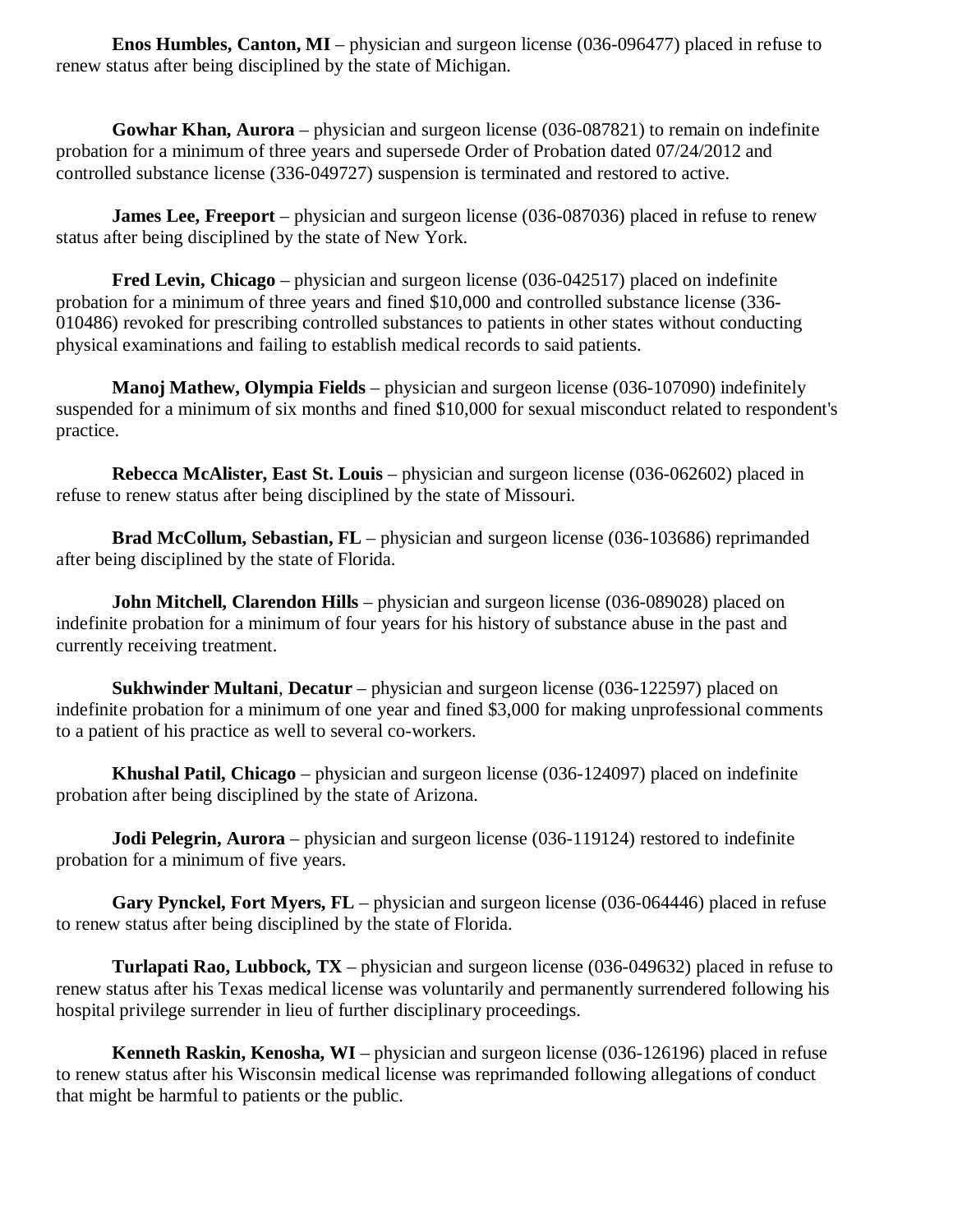**Gary Reagan, Mount Vernon** – physician and surgeon license (036-064567) reprimanded and fined \$5,000 because he failed to document his discussion of treatment options with a patient in the patient medical records.

**Gregory Terrell, Hilo, HI** – physician and surgeon license (036-110357) placed in refuse to renew status after his Texas medical license was suspended, following allegations of diversion of controlled substances for another person's use.

**Eugene Trout, Burbank** – physician and surgeon license (036-043827) placed in refuse to renew status after his Kentucky medical license received an emergency restriction, for allegations of inappropriately prescribing controlled substances to patients.

**Vernon Varner, Iowa City, IA** – physician and surgeon license (036-049146) placed in refuse to renew status after his Iowa medical license was revoked and his participation in all federal health care programs was terminated, following allegations of professional incompetence.

**Ronald Hotchkiss, Rockford** – chiropractic license (038-003512) placed on indefinite probation for a minimum of one year and fined \$5,000 after he lost his Medicare privileges.

**Egil Moen, Orion** – chiropractic license (038-005678) automatically, indefinitely suspended for a minimum of 12 months for failure to place license in permanent inactive status as required by agreed consent order.

#### **NURSING**

**Amy Bowler, Crest Hill** – registered nurse license (041-295646) restored to indefinite probation with work restrictions for a minimum of three years.

**Cynthia Davidson, Champaign** – registered nurse license (041-312652) suspended for 30 days, followed by probation for one year after being disciplined by the state of Nebraska for unknowingly assisting a patient, who had been placed on a police hold, in exiting a hospital where she was employed.

**Anthony Douglas, Chatham** – registered nurse license (041-254592) revoked for having engaged in a sexual relationship with a patient while employed as a registered nurse and having provided false information to facility security and the Officer of the Inspector General regarding the relationship.

**Jennifer Garrett, Davenport, IA** – registered nurse license (041-398159) placed on indefinite probation after being disciplined by the state of Iowa after respondent admitted to misappropriating money from a resident at a facility where she was employed and pled guilty to Forgery and Second Degree Theft, both class D Felonies, in Scott County, Iowa.

**Kandis Mills, Tuscola** – registered nurse license (041-336401) temporarily suspended for engaging in a pattern of practice or other behavior which demonstrates incapacity or incompetency to practice under the Nurse Practice Act while employed as a registered nurse.

**Dolores Molina, McHenry** – registered nurse license (041-264769) placed on indefinite probation for a minimum of two years due to a sister-state discipline.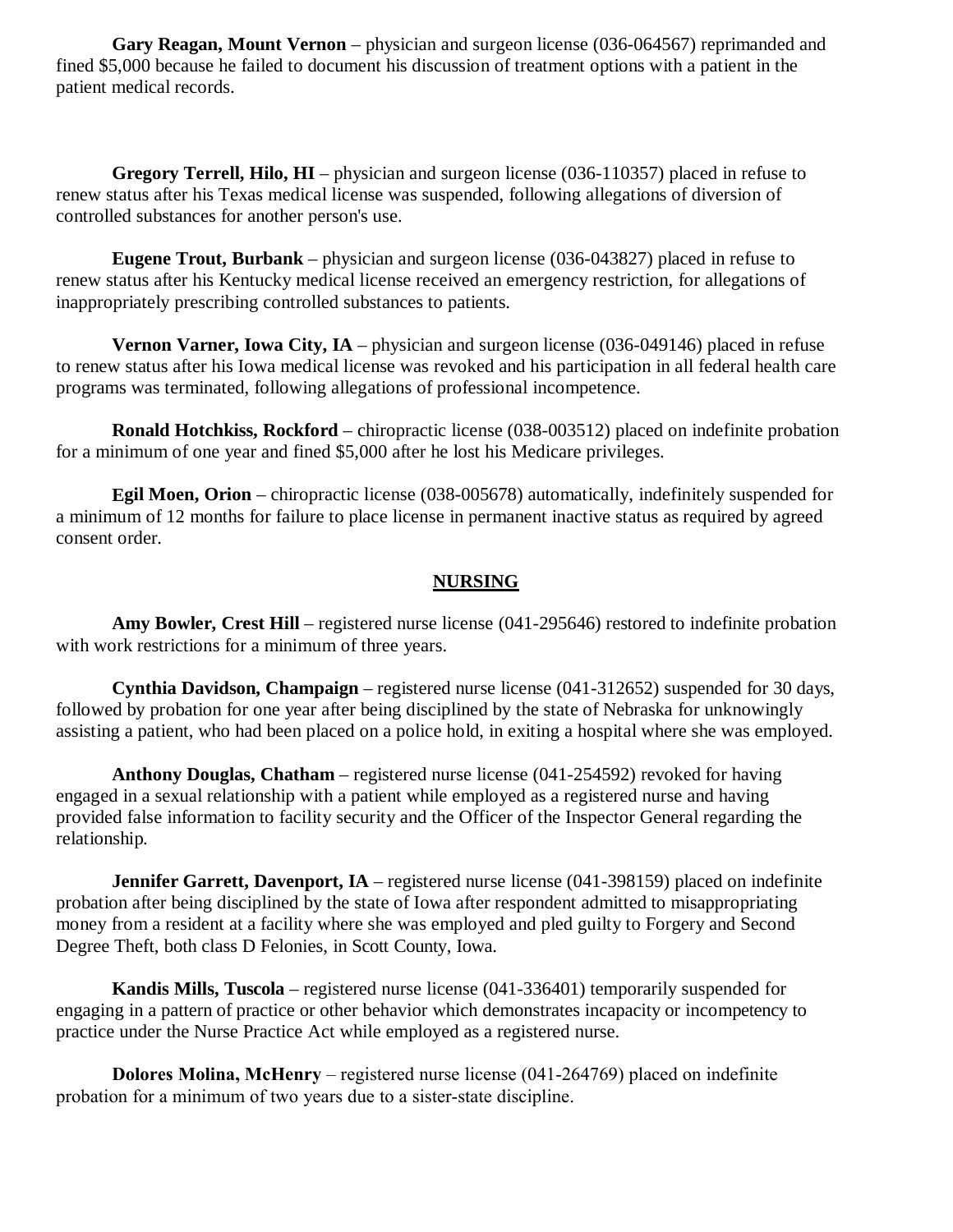**Mary Raymond, Chicago** – registered nurse license (041-287094) placed on indefinite probation with work restrictions for a minimum of three years for diversion of controlled substances in June 2011.

**Sandra Stewart, Palmetto, FL** – registered nurse license (041-339089) reprimanded for unprofessional conduct related to nursing care provided to an adult patient.

**Trinket Batts, Christopher** – licensed practical nurse license (043-087759) automatically, indefinitely suspended for a minimum of 12 months due to violation of probation.

#### **PHARMACY**

**Dean Cliff, Rock Island** – pharmacy technician license (049-212933) automatically, indefinitely suspended for a minimum of 12 months after he violated his probation by failing to show compliance with the monthly random drug screens requirements.

**Cynthia Grunden, Decatur** – pharmacy technician license (049-158745) indefinitely suspended for a minimum of three years for diversion of controlled substances and theft of merchandise from her former employer.

**Deborah Roe, Dunlap** – pharmacy technician license (049-208255) placed in refuse to renew status due to her termination from Kroger Pharmacy for drug diversion, her guilty plea to Unlawful Possession of a Controlled Substance, a felony, and to Theft, a misdemeanor, before the Tenth Judicial District Court, Peoria County, Illinois, in Case No. 12CF01209, as well as due to her failure to report her termination and her guilty plea to the Department.

**Joseph Van Valey, Pontiac** – pharmacy technician license (049-214651) placed in refuse to renew status due to his termination from Walgreens Pharmacy for drug diversion, his guilty plea to Unlawful Possession of a Controlled Substance, a felony, before the Eleventh Judicial District, Livingston County, Illinois, in Case No. 2013CF68, as was as due to his failure to report his termination and his guilty plea to the Department.

**Melvin Williams, La Crosse, WI** – pharmacist license (051-039111) placed in refuse to renew status after having been disciplined by the state of Wisconsin Pharmacy and Examining Board.

**The Sullivan Pharmacy, Sullivan** – pharmacy license (054-013367) placed on probation for six months and fined \$3,000 due to a Department inspection of The Sullivan Pharmacy which revealed several violations of the Illinois Pharmacy Practice Act.

#### **PROFESSIONAL BOXING**

**Jason Bosler, Sandoval** – mixed martial arts license (002-1671810016) suspended for being more than 30 days delinquent in the payment of child support.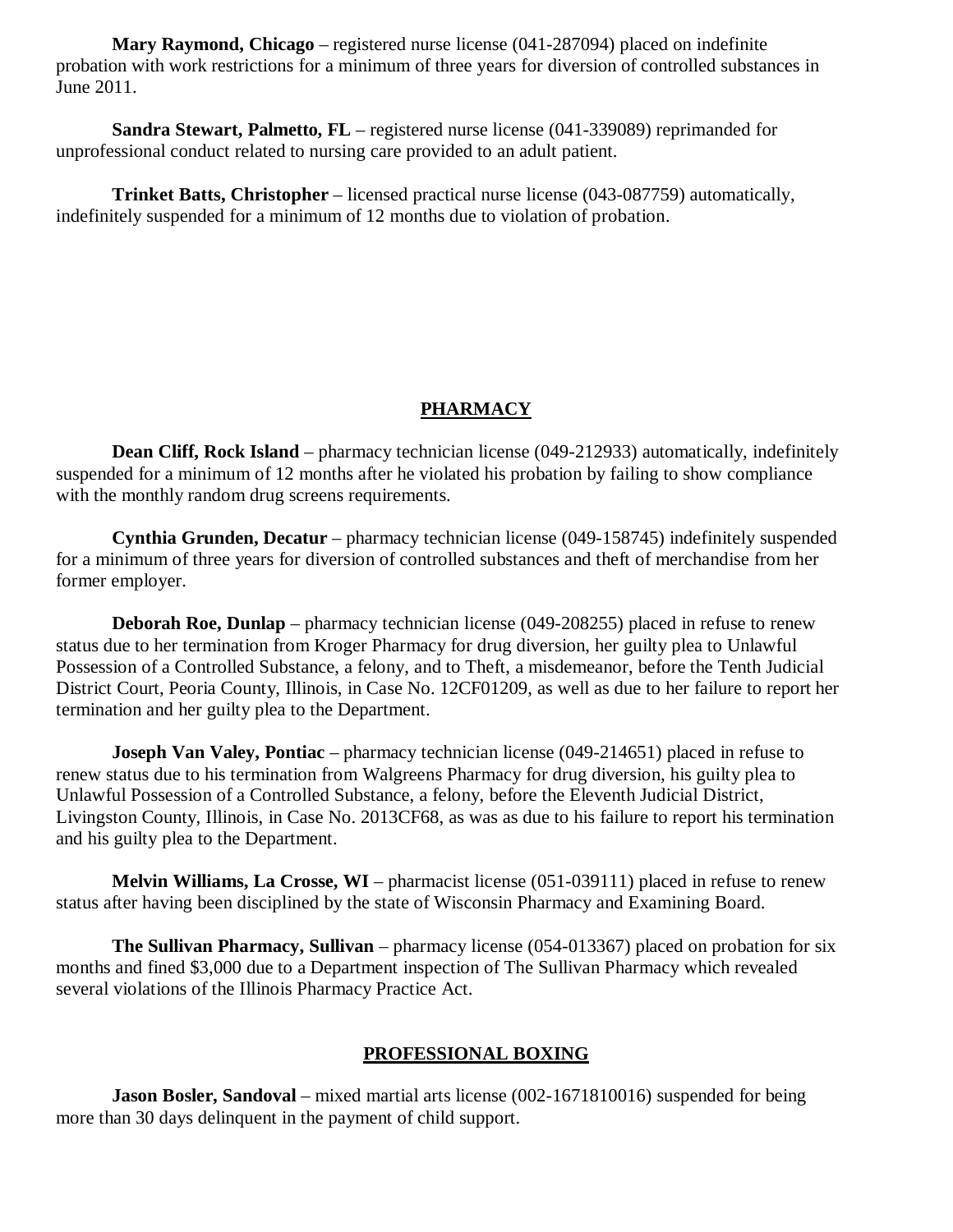#### **PROFESSIONAL COUNSELORS**

**J. Joseph Baker, River Forest** – clinical professional counselor license (180-006290) reprimanded with conditions and fined \$125 after an audit determined that the necessary continuing education hours were not completed.

**Richard Swastek, Venice, FL** – clinical professional counselor license (180-003011) placed in refuse to renew status, after an audit determined that the necessary continuing education hours were not completed.

#### **REAL ESTATE**

**Tim Jenkins, Edwardsville** – real estate broker managing broker license (471-010592) placed in refuse to renew status due to his failure to comply with the Department's requests to examine the business and escrow records of Jenkins Realty LLC.

**Nancy Smith, Chicago** – real estate managing broker license (471-012125) reprimanded and restricted as acting as sole proprietor for a minimum of three years following reinstatement of license for failure to provide minimum services to her client.

**Adrianne Holmes, Chicago** – real estate leasing agent license (473-010936) indefinitely suspended for a minimum of six months and fined \$1,000 for failing to meet the required continuing education hours.

**Naval Ghai, Niles** – real estate broker license (475-157566) indefinitely suspended for a minimum of five years as the result of his failure to comply with the terms of a consent order issued by the Department.

**Ahmed Idowu, Chicago** – real estate broker license (475-143893) revoked after plead guilty to one count of Bank Fraud.

**Michael Salem, Chicago** – real estate broker license (475-136111) revoked and fined \$10,000 and real estate salesperson license (476-310928) due to his felony conviction of Fraud and Wire Fraud.

**Cynthia Valles, Seneca** – real estate broker license (475app30322072) to be issued and placed on probation for two years due to felony convictions.

**Beatrice Higginbotham, Arlington Heights** – (unlicensed) ordered to cease and desist unlicensed practice of community association management.

#### **ROOFING CONTRACTORS**

**Benefit Roofing, Inc., Willow Springs** – roofing contractor license (104-014899) reprimanded and fined \$2,500 based on aiding and assisting unlicensed practice of roofing contracting.

**Kubiac Construction, Ottawa** – roofing contractor license (104-015749) reprimanded and fined \$500 based on failure to affix license number to bids and contracts.